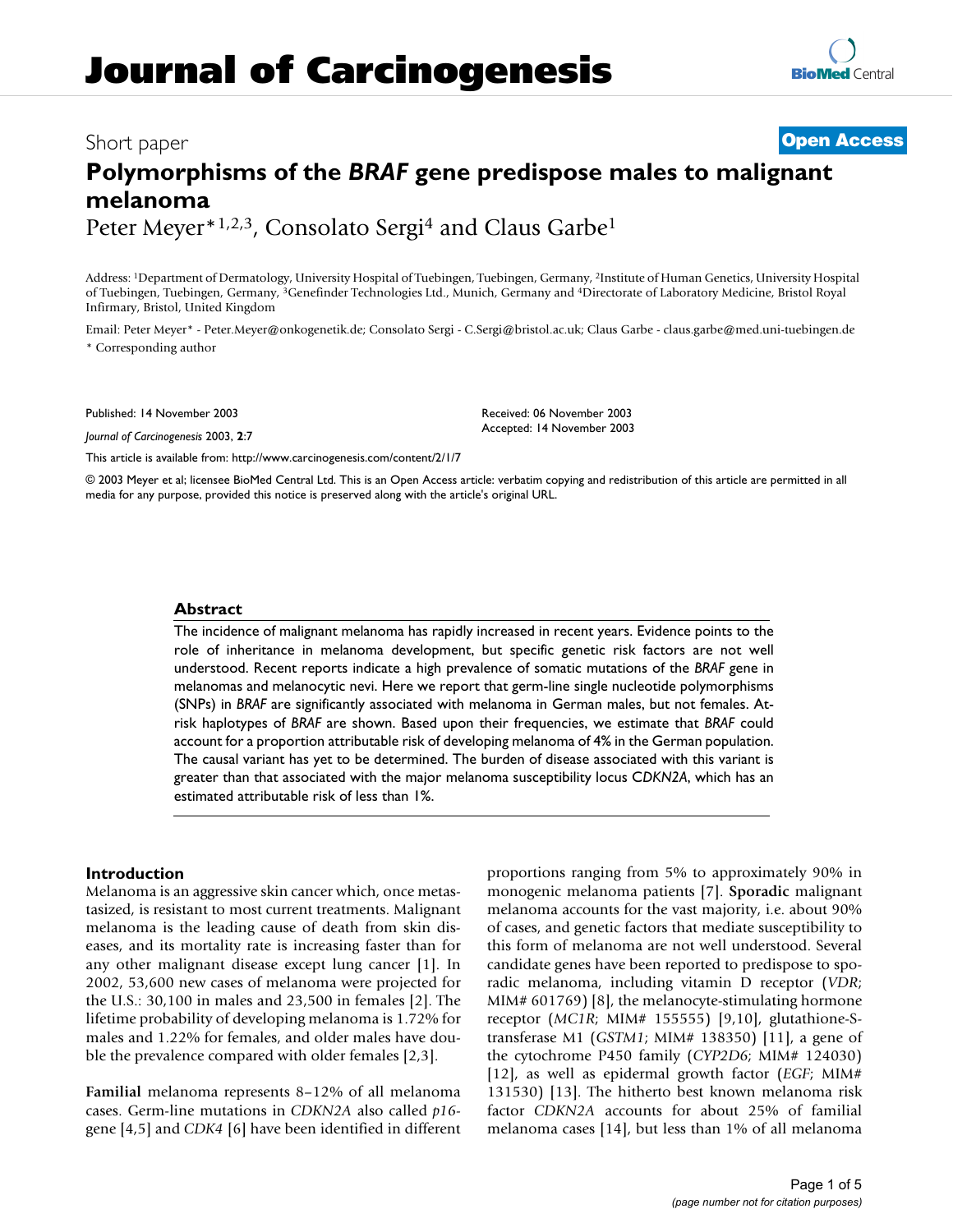| SNP Id.        | dbSNP rs# | Exon/Intron*        | M case      | M control   | p-value | F case      | <b>F</b> control | p-value |
|----------------|-----------|---------------------|-------------|-------------|---------|-------------|------------------|---------|
| <b>BRAF-I</b>  | rs1639679 | Intron II           | $C = 0.888$ | $C = 0.927$ | 0.045   | $C = 0.943$ | $C = 0.934$      | 0.585   |
|                |           |                     | $A = 0.112$ | $A = 0.073$ |         | $A = 0.057$ | $A = 0.066$      |         |
| BRAF-2         | rs1267646 | Intron 9            | $C = 0.839$ | $C = 0.870$ | 0.240   | $C = 0.870$ | $C = 0.867$      | 0.914   |
|                |           |                     | $T = 0.161$ | $T = 0.130$ |         | $T = 0.130$ | $T = 0.133$      |         |
| BRAF-3         | rs1267606 | Intron 2            | $T = 0.890$ | $T = 0.925$ | 0.078   | $T = 0.942$ | $T = 0.930$      | 0.477   |
|                |           |                     | $G = 0.110$ | $G = 0.075$ |         | $G = 0.057$ | $G = 0.070$      |         |
| BRAF-4         | rs1267621 | Intron I            | $G = 0.839$ | $G = 0.873$ | 0.147   | $G = 0.868$ | $G = 0.880$      | 0.584   |
|                |           |                     | $A = 0.171$ | $A = 0.127$ |         | $A = 0.132$ | $A = 0.120$      |         |
| <b>BRAF-5</b>  | rs1267601 | Intron 2            | $A = 0.894$ | $A = 0.932$ | 0.041   | $A = 0.944$ | $A = 0.935$      | 0.526   |
|                |           |                     | $G = 0.106$ | $G = 0.068$ |         | $G = 0.056$ | $G = 0.065$      |         |
| <b>BRAF-6</b>  | rs1267609 | Intron 3            | $C = 0.882$ | $C = 0.907$ | 0.008   | $C = 0.945$ | $C = 0.935$      | 0.539   |
|                |           |                     | $T = 0.118$ | $T = 0.093$ |         | $T = 0.055$ | $T = 0.065$      |         |
| <b>BRAF-7</b>  | rs1267636 | Intron 8            | $A = 0.891$ | $A = 0.939$ | 0.010   | $A = 0.945$ | $A = 0.935$      | 0.517   |
|                |           |                     | $G = 0.109$ | $G = 0.061$ |         | $G = 0.055$ | $G = 0.065$      |         |
| <b>BRAF-8</b>  | rs1267649 | Intron 5            | $G = 0.896$ | $G = 0.934$ | 0.038   | $G = 0.945$ | $G = 0.934$      | 0.474   |
|                |           |                     | $C = 0.104$ | $C = 0.066$ |         | $C = 0.055$ | $C = 0.066$      |         |
| <b>BRAF-9</b>  | rs1639675 | Intron <sub>7</sub> | $A = 0.891$ | $A = 0.930$ | 0.041   | $A = 0.945$ | $A = 0.939$      | 0.719   |
|                |           |                     | $G = 0.109$ | $G = 0.070$ |         | $G = 0.055$ | $G = 0.061$      |         |
| BRAF-10        | rs1267610 | Intron 3            | $G = 0.732$ | $G = 0.770$ | 0.187   | $G = 0.766$ | $G = 0.784$      | 0.507   |
|                |           |                     | $A = 0.268$ | $A = 0.230$ |         | $A = 0.234$ | $A = 0.216$      |         |
| <b>BRAF-II</b> | rs1267625 | Intron 2            | $T = 0.833$ | $T = 0.870$ | 0.135   | $T = 0.872$ | $T = 0.864$      | 0.716   |
|                |           |                     | $G = 0.167$ | $G = 0.130$ |         | $G = 0.128$ | $G = 0.136$      |         |
| BRAF-12        | rs1267618 | Intron I            | $G = 0.837$ | $G = 0.871$ | 0.146   | $G = 0.868$ | $G = 0.867$      | 0.961   |
|                |           |                     | $A = 0.163$ | $A = 0.129$ |         | $A = 0.132$ | $A = 0.133$      |         |
|                |           |                     |             |             |         |             |                  |         |

<span id="page-1-0"></span>**Table 1: Allele frequencies of SNPs in the** *BRAF* **gene in the German cohort. Location of SNPs within** *BRAF* **and refSNP Ids are listed.**

\* within the 18 exon transcript ENST00000288602

cases [15,16]. The etiology of sporadic melanoma is complex and likely involves interactions of multiple low-penetrance susceptibility genes, the influences of environmental exposures such as ultraviolet (UV) light, and the interaction of genotype and environment. Recently, single nucleotide polymorphisms (SNPs) have emerged as markers of choice for complex disease gene mapping because of their high density and even distribution across the human genome [17]. Feasibility studies to establish the strategies and methodologies of SNP use now allow direct comparison of allele frequencies in casecontrol populations using DNA pools [18,19].

#### **Analysis and Results**

#### *Genome-Wide Association Study*

To screen for major genetic factors contributing to the development of melanoma, we conducted a genome-wide SNP association study to systematically compare allele frequencies of approximately 25,133 SNPs in a melanoma case-control cohort. The SNP set covers 15,275 human genes that account for approximately 46% of the entire human genome. Frequencies of the minor allele of the SNPs analysed were at least 10%, with a median spacing of 38 kb and a mean spacing of 120 kb [20]. Initial results of this genome scan indicated a significant association of a SNP located in the BRAF gene with the disease in male melanoma patients. To further evaluate this, we proceeded with direct analysis of the BRAF gene.

#### *BRAF Gene Analysis*

Four non-coding SNPs (BRAF-1, BRAF-2, BRAF-3, BRAF-4) in the BRAF gene region were tested (Table [1\)](#page-1-0). The allele frequency of BRAF-1, a SNP located in intron 11 of BRAF, was significantly different between male cases and control groups ( $p = 0.045$ ). This corresponded to a male genotypic relative risk of 1.67 (multiplicative penetrance model; 95% confidence interval, 1.03–2.78). The frequency of BRAF-3, a further non-coding SNP, showed borderline significance  $(p = 0.078)$  in the male study population (Table [1\)](#page-1-0), while BRAF-2 and BRAF-4 frequencies were not associated with melanoma risk.

Haplotype analysis of these four SNPs by the *D'* and *r*<sup>2</sup> tests indicated that they were in strong linkage disequilibrium (LD). Eight haplotypes were identified for these four SNPs, three of which accounted for approximately 98% of all haplotype combinations (Table [2](#page-2-0)). Comparison of haplotype frequencies in affected and control groups showed significant differences between male case and control groups, as well as between the combined case and control groups (Table [3](#page-2-1)). Haplotype-based genotype data (Table [3](#page-2-1)) were analysed using a standard chi-square test of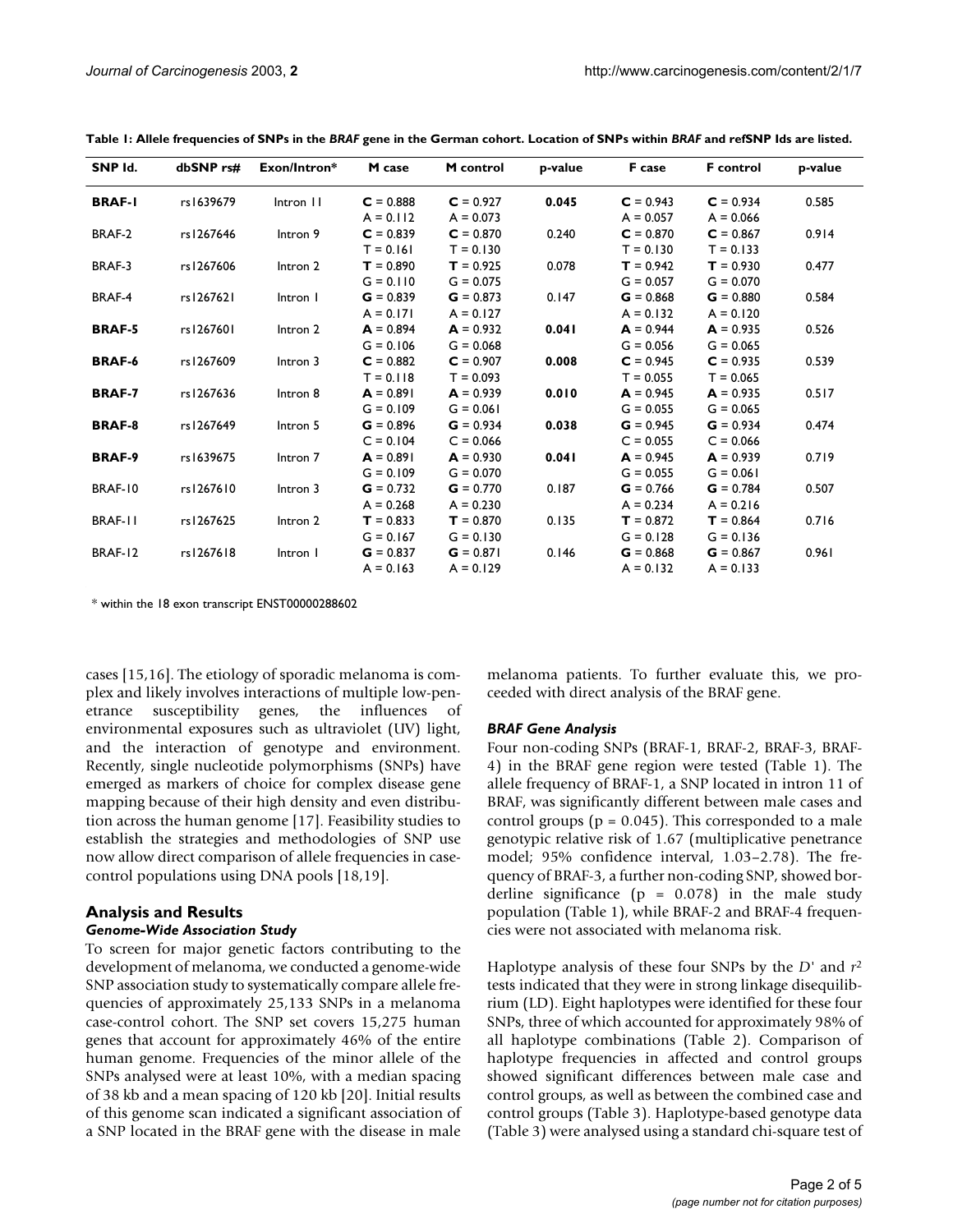| Haplotype      |               | <b>Frequency</b> |               |               |       |
|----------------|---------------|------------------|---------------|---------------|-------|
|                | <b>BRAF-I</b> | <b>BRAF-2</b>    | <b>BRAF-3</b> | <b>BRAF-4</b> |       |
| HI             |               | ⌒                |               | G             | 0.843 |
| H <sub>2</sub> | A             |                  | G             | A             | 0.074 |
| H <sub>3</sub> | ⌒             |                  |               | A             | 0.064 |
| H <sub>4</sub> | ∼             |                  |               | G             | 0.012 |
| H <sub>5</sub> | ∼             |                  | G             | G             | 0.003 |
| H6             | A             |                  |               | G             | 0.002 |
| H7             | ╭             |                  |               | A             | 0.002 |
| H <sub>8</sub> | A             | ֊                | G             | A             | 0.001 |

#### <span id="page-2-0"></span>**Table 2: Haplotype frequencies of** *BRAF* **in our German cohort.**

<span id="page-2-1"></span>**Table 3: Haplotype analysis of the** *BRAF* **gene in our German case-control cohort.**

|                        | Total                |                        |                              | Male                |                        |                                   | Female              |                        |                               |
|------------------------|----------------------|------------------------|------------------------------|---------------------|------------------------|-----------------------------------|---------------------|------------------------|-------------------------------|
| Haplotype              | Case<br>$(N = 1000)$ | Control<br>$(N = 898)$ |                              | Case<br>$(N = 470)$ | Control<br>$(N = 434)$ |                                   | Case<br>$(N = 530)$ | Control<br>$(N = 464)$ |                               |
| CCTG (HI)              | 84%(829)             | 86%(771)               |                              | 81%(380)            | 86%(374)               |                                   | 85%(449)            | 86%(397)               |                               |
| ATGA (H2)              | $8\%(82)$            | $7\% (59)$             | $p = 0.206$                  | $11\% (52)$         | $7\% (30)$             | $p = 0.040$                       | $6\% (30)$          | $6\%(29)$              | $p = 0.796$                   |
| CTTA (H3)              | $6\%(64)$            | $6\% (58)$             |                              | $5\%(24)$           | $6\%(26)$              |                                   | $8\%(40)$           | $7\% (32)$             |                               |
| CTTG (H4)              | $2\%(20)$            | $0\%$ (3)              | $y^2 = 16.75$<br>$p = 0.019$ | $2\frac{2}{(11)}$   | $0\% (2)$              | $\gamma^2$ = 15.85<br>$p = 0.015$ | $2\%(9)$            | $0\%$ (1)              | $\chi^2$ = 7.82<br>$p = 0.25$ |
| CCGG (H5)              | $0\%$ (1)            | $0\% (4)$              |                              | $0\% (0)$           | $0\% (2)$              |                                   | $0\%$ (1)           | $0\% (2)$              |                               |
| ACTG (H <sub>6</sub> ) | $0\%$ (1)            | $0\% (2)$              |                              | $0\% (0)$           | $0\% (0)$              |                                   | $0\%$ (1)           | $0\% (2)$              |                               |
| CCTA (H7)              | $0\% (2)$            | $0\%$ (1)              |                              | $0\% (2)$           | $0\% (0)$              |                                   | $0\% (0)$           | $0\%$ (1)              |                               |
| ACGA (H8)              | $0\%$ (1)            | $0\% (0)$              |                              | $0\%$ (1)           | $0\% (0)$              |                                   | $0\% (0)$           | $0\%(0)$               |                               |

independence. This analysis demonstrated that the haplotype CTTG (H4) was significantly associated with melonoma in both males and the total melanoma case cohort, but not for female case patients when analysed separately. ATGA (H2) was significantly associated with melanoma in males only. The frequency of the most common haplotype, CCTG (H1), did not differ significantly between cases and controls in any group.

We subsequently genotyped eight additional non-coding SNPs (BRAF-5 to BRAF-12) in this region. Five additional SNPs (BRAF-5 to BRAF-9) showed significant frequency differences between cases and controls in the male study populations. None of the 12 SNPs genotyped showed any significant association in female melanoma patients (Table [1\)](#page-1-0).

#### **Discussion**

*BRAF* (MIM# 164757) encodes a serine/threonine kinase participating in the Ras/Raf/MAPK (mitogen-activated protein kinase) signal transduction pathway [21]. The *BRAF* gene is located on chromosome 7q34, and covers approximately 190 kb. It contains at least 19 exons and encodes a full-length transcript of 2,510 bp (NM\_00433). At least seven variant transcripts have been identified,

which are products of alternative splicing. From these various transcripts, several proteins are translated, including the full-length, 94–95 kD, 783 amino acid product [22].

Recently, *BRAF* was found to be mutated in six of nine (66%) primary malignant melanomas, with lower frequencies of mutation ranging from 0.5% to 14% in other primary tumours. Furthermore, 12 of 15 (80%) melanoma short-term cultures and 20 of 34 (59%) melanoma cell lines showed *BRAF* mutations. A singlebase substitution, which alters codon 599 (V599E) in exon 15 of this gene, accounted for 35 (92%) of these 38 mutations observed. BRAF proteins with the V599E substitution showed elevated kinase and transforming activities compared to wildtype BRAF proteins [23]. Germline mutations of *BRAF* have not yet been detected in familial or sporadic melanoma patients [24-26]. Analysis of 13 non-coding or silent *BRAF* polymorphisms did not reveal significant frequency differences in 80 familial or multiple melanoma cases compared to 91 cancer-free controls [25].

Here, a genome-wide association study independently pointed to *BRAF* as a gene associated with melanomas, reinforcing the associations found in the previous studies.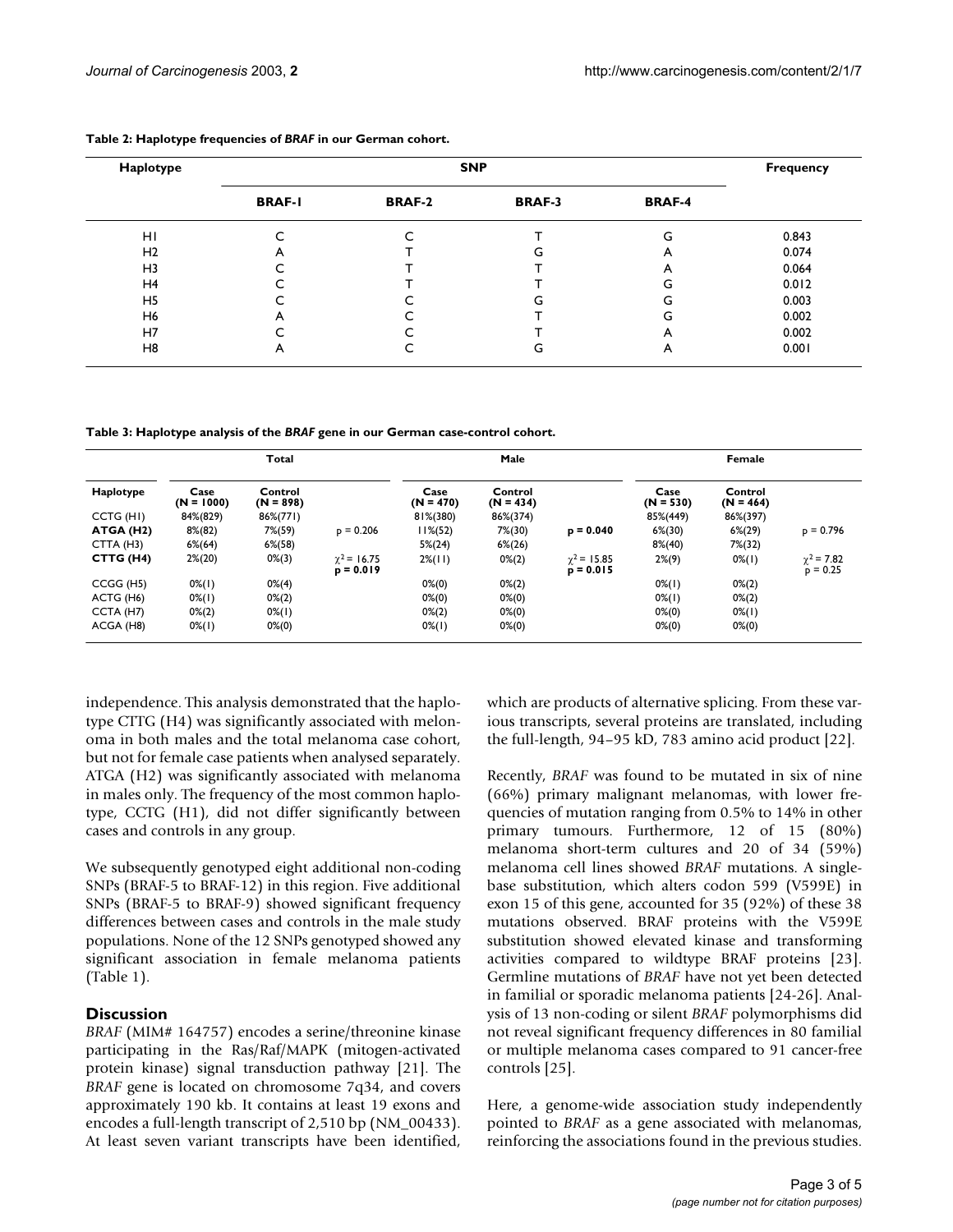On further evaluation, six non-coding SNPs and two combined haplotypes were shown to confer a significantly increased risk for developing melanoma in male patients of German origin. Thus, aberrations of *BRAF* would seem to cause disease predominantly in carrier males, which correlates with the overall increased incidence of melanoma in males as compared to females. A mechanism to explain a possible sex-linked effect of *BRAF* is not yet clear, and might be related to either genetic or environmental factors.

#### **Summary and Conclusion**

In this report, we describe six SNPs and two haplotypes of *BRAF* significantly associated with melanoma in male patients. One haplotype (H4) was also associated with an increased melanoma risk for combined female and male populations. Based on the observed genotype frequencies, we estimate that *BRAF* could account for an attributable risk of developing melanoma of approximately 4% in the German population. This risk estimate is much higher than that attributed to *CDKN2A*, whose contribution to the population burden of melanoma is less than 1%. Our results suggest that, in addition to the high somatic mutation rate of *BRAF* in melanomas documented in previous studies, germline polymorphisms in this gene predispose males to melanoma. Thus, *BRAF* may be one explanation of why males have an increased life-time incidence of melanoma compared to females. Further studies, both in German and other ethnic patient populations, will be necessary to confirm a correlation between *BRAF* polymorphisms or haplotypes and disease. Additional investigation is also needed to search for causal genetic *BRAF* variants, possibly in 5' or 3' regions of this gene. Furthermore, somatic mutations of *BRAF* have been observed at high frequency (39%–69%) in papillary thyroid cancers [27-31], and to a lesser extent in lung [23,32,33] and colorectal cancers [23,34-36]. It remains to be investigated whether germline polymorphisms of *BRAF* also contribute to the risk of these common malignancies.

#### **Methods**

#### *Clinical sample and phenotype collection*

Blood samples were collected from caucasian Germans at the Dermatology Department of the University Hospital in Tuebingen, Germany. The study protocol was approved by the local ethics committee and informed consent was obtained from all individuals recruited. Case patients were those diagnosed histologically with melanoma, while controls were unrelated age-matched individuals free of any cancer at the time of enrollment. A total of 236 male and 266 female patients diagnosed with cutaneous malignant melanomas were enrolled with mean ages of 51 and 49, respectively. The control population consisted of 217 males and 233 females with mean ages of 48 and 47, respectively.

#### *DNA extraction and genotyping*

DNA from 6–9 ml blood was extracted using a desalting method (Gentra Systems, Minneapolis, MN, USA), and quantitated using Pico green reagents and a Fluorometer (Fluoroskan Ascent CF, Labsystems, Franklin, MA, USA). All PCR and MassEXTEND reactions were conducted using standard conditions as described previously [37]. Each reaction product was dispensed onto four silicon chips and analyzed on a SEQUENOM-Bruker mass spectrometer (Sequenom Inc., San Diego, CA, USA). Spectra were then analysed using SpectroTYPER™ software that includes quantitative peak analysis functions for peak area calculation and baseline correction. The corrected peak areas for both alleles were used to calculate relative allele frequencies.

#### *Statistical Analysis*

Haplotypes were reconstructed from SNP genotypes using the statistical method developed by Stephens *et al*. [38], and implemented in the PHASE computer program (version 1.0). This method reconstructed a haplotype for each genotyped individual. The extent of linkage disequilibrium (LD) between each pair of SNPs was estimated as the difference between the observed two-locus haplotype frequency using the major alleles at each SNP and the product of the observed major allele frequencies. The LD between SNPs was also expressed by two other common standardized metrics, *D'* ( $D/\min(p_1q_2, p_2q_1)$ ) and  $r^2$  ( $D^2/$  $p_1p_2q_1q_2$ , where  $p_1$  and  $q_1$  were the minor allele frequencies at two SNPs, and  $p_2$  and  $q_2$  were the corresponding major allele frequencies. Significant deviation of this disequilibrium from zero was tested by the use of a chisquare goodness-of-fit test.

#### **Acknowledgements**

This work was supported by a grant from the *f*ortüne programme of the University Hospital of Tuebingen (891-0-0) to PM and CG. We acknowledge the contribution to study design (genome-wide SNP scan) and execution of experiment by Sequenom Inc., San Diego, CA, USA.

#### **References**

- 1. Hall HI, Miller DR, Rogers JD, Bewerse B: **[Update on the inci](http://www.ncbi.nlm.nih.gov/entrez/query.fcgi?cmd=Retrieve&db=PubMed&dopt=Abstract&list_uids=9922010)[dence and mortality from melanoma in the United States.](http://www.ncbi.nlm.nih.gov/entrez/query.fcgi?cmd=Retrieve&db=PubMed&dopt=Abstract&list_uids=9922010)** *J Am Acad Dermatol* 1999, **40(1):**35-42.
- 2. American Cancer Society: **Cancer Facts and Figures 2002.** 2003 [[http://www.cancer.org/downloads/STT/Cancer](http://www.cancer.org/downloads/STT/CancerFacts&Figures2002TM.pdf) [Facts&Figures2002TM.pdf](http://www.cancer.org/downloads/STT/CancerFacts&Figures2002TM.pdf)].
- 3. Beddingfield FC III: **[The melanoma epidemic: res ipsa loquitur.](http://www.ncbi.nlm.nih.gov/entrez/query.fcgi?cmd=Retrieve&db=PubMed&dopt=Abstract&list_uids=14530499)** *Oncologist* 2003, **8(5):**459-465.
- 4. Hussussian CJ, Struewing JP, Goldstein AM, Higgins PA, Ally DS, Sheahan MD, Clark WH Jr, Tucker MA, Dracopoli NC: **[Germline p16](http://www.ncbi.nlm.nih.gov/entrez/query.fcgi?cmd=Retrieve&db=PubMed&dopt=Abstract&list_uids=7987387) [mutations in familial melanoma.](http://www.ncbi.nlm.nih.gov/entrez/query.fcgi?cmd=Retrieve&db=PubMed&dopt=Abstract&list_uids=7987387)** *Nat Genet* 1994, **8(1):**15-21.
- 5. Kamb A, Shattuck-Eidens D, Eeles R, Liu Q, Gruis NA, Ding W, Hussey C, Tran T, Miki Y, Weaver-Feldhaus J: **[Analysis of the p16 gene](http://www.ncbi.nlm.nih.gov/entrez/query.fcgi?cmd=Retrieve&db=PubMed&dopt=Abstract&list_uids=7987388) [\(CDKN2\) as a candidate for the chromosome 9p melanoma](http://www.ncbi.nlm.nih.gov/entrez/query.fcgi?cmd=Retrieve&db=PubMed&dopt=Abstract&list_uids=7987388) [susceptibility locus.](http://www.ncbi.nlm.nih.gov/entrez/query.fcgi?cmd=Retrieve&db=PubMed&dopt=Abstract&list_uids=7987388)** *Nat Genet* 1994, **8(1):**23-26.
- 6. Soufir N, Avril MF, Chompret A, Demenais F, Bombled J, Spatz A, Stoppa-Lyonnet D, Benard J, Bressac-de Paillerets B: [Prevalence of](http://www.ncbi.nlm.nih.gov/entrez/query.fcgi?cmd=Retrieve&db=PubMed&dopt=Abstract&list_uids=10.1093/hmg/7.2.209) **p16 and CDK4 germline mutations in 48 melanoma-prone [families in France. The French Familial Melanoma Study](http://www.ncbi.nlm.nih.gov/entrez/query.fcgi?cmd=Retrieve&db=PubMed&dopt=Abstract&list_uids=10.1093/hmg/7.2.209) [Group](http://www.ncbi.nlm.nih.gov/entrez/query.fcgi?cmd=Retrieve&db=PubMed&dopt=Abstract&list_uids=10.1093/hmg/7.2.209)[.](http://www.ncbi.nlm.nih.gov/entrez/query.fcgi?cmd=Retrieve&db=PubMed&dopt=Abstract&list_uids=9425228)** *Hum Mol Genet* 1998, **7(2):**209-216.